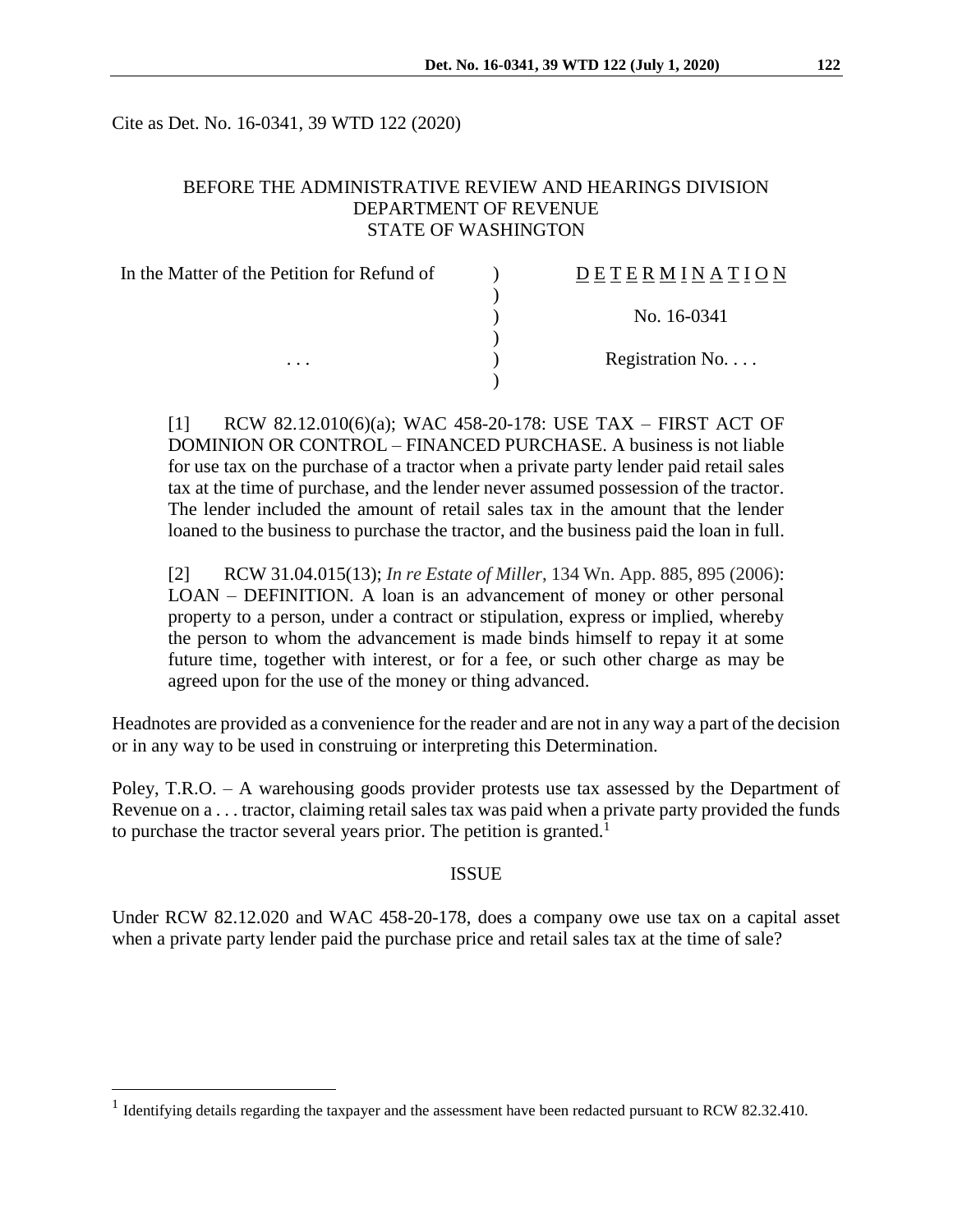## FINDINGS OF FACT

. . . Taxpayer is a limited liability company that formed in 2009. Taxpayer sells and installs industrial storage materials such as shelving, pallet racking, conveyor systems, mezzanine platforms and other warehouse accessories.

The Department of Revenue's (Department) Audit division (Audit) examined Taxpayer's books and records for the period January 2012 through September 2015. On March 9, 2016, the Department issued a tax assessment against Taxpayer for \$..., which included \$... in use tax.. . .

Taxpayer timely requested administrative review of the assessment. Specifically, Taxpayer protests \$ . . . of use tax assessed on a . . . Tractor on which Taxpayer claims it had previously paid retail sales tax. Taxpayer states that in 2009, it was unable to obtain traditional bank financing as the business had just started operating. Instead, Taxpayer claims it obtained a loan from [Lender] the parents of Taxpayer's sole member.

Taxpayer provided a copy of a written agreement (Agreement), signed by both parties on July 8, 2009, wherein [Lender] agreed to pay for the cost of the Tractor, and Taxpayer agreed to repay [Lender] in small monthly installment payments for five years, after which the full remaining balance would be due. The Agreement also states, "This transaction is considered a loan to [Taxpayer] . . . ," and "The final loan amount on this tractor is negotiated at \$..."

Taxpayer also provided copies of a product quote detailing the Tractor's features, a sales order, credit card receipts, and a payment schedule. These documents show that [in] . . . 2009, [Lender] used their credit cards to pay a local machinery dealer \$ . . . for the Tractor, which included retail sales tax. Taxpayer claims it took possession of the Tractor from the dealer and began using the Tractor in business operations. From . . . 2009 through . . . 2014, Taxpayer asserts it made \$100 monthly payments to [Lender]. In . . . 2014, Taxpayer made its final balloon payment of \$15,000 to [Lender]. Taxpayer paid [Lender] a total of \$ . . . . Taxpayer states that [Lender] never had possession of the Tractor.

## ANALYSIS

Under RCW 82.08.020(1), retail sales tax is levied and collected on each retail sale of tangible personal property in Washington. Retail sales tax must be paid by the buyer to the seller. RCW 82.08.050(1). Under RCW 82.04.050(1)(a), "retail sale" includes "every sale of tangible personal property . . . to all persons irrespective of the nature of their business . . . ." A "sale" is "any transfer of the ownership of, title to, or possession of property for a valuable consideration . . . ." RCW 82.04.040(1). The term "sale" also includes "any contract under which possession of the property is given to the purchaser but title is retained by the vendor as security for the payment of the purchase price." *Id*.

Washington also imposes a use tax "for the privilege of using within this state, as a consumer, any article of tangible personal property acquired by the user in any manner" on which Washington's retail sales tax has not been paid. RCW 82.12.020(1). "Use" or "using" means "the first act within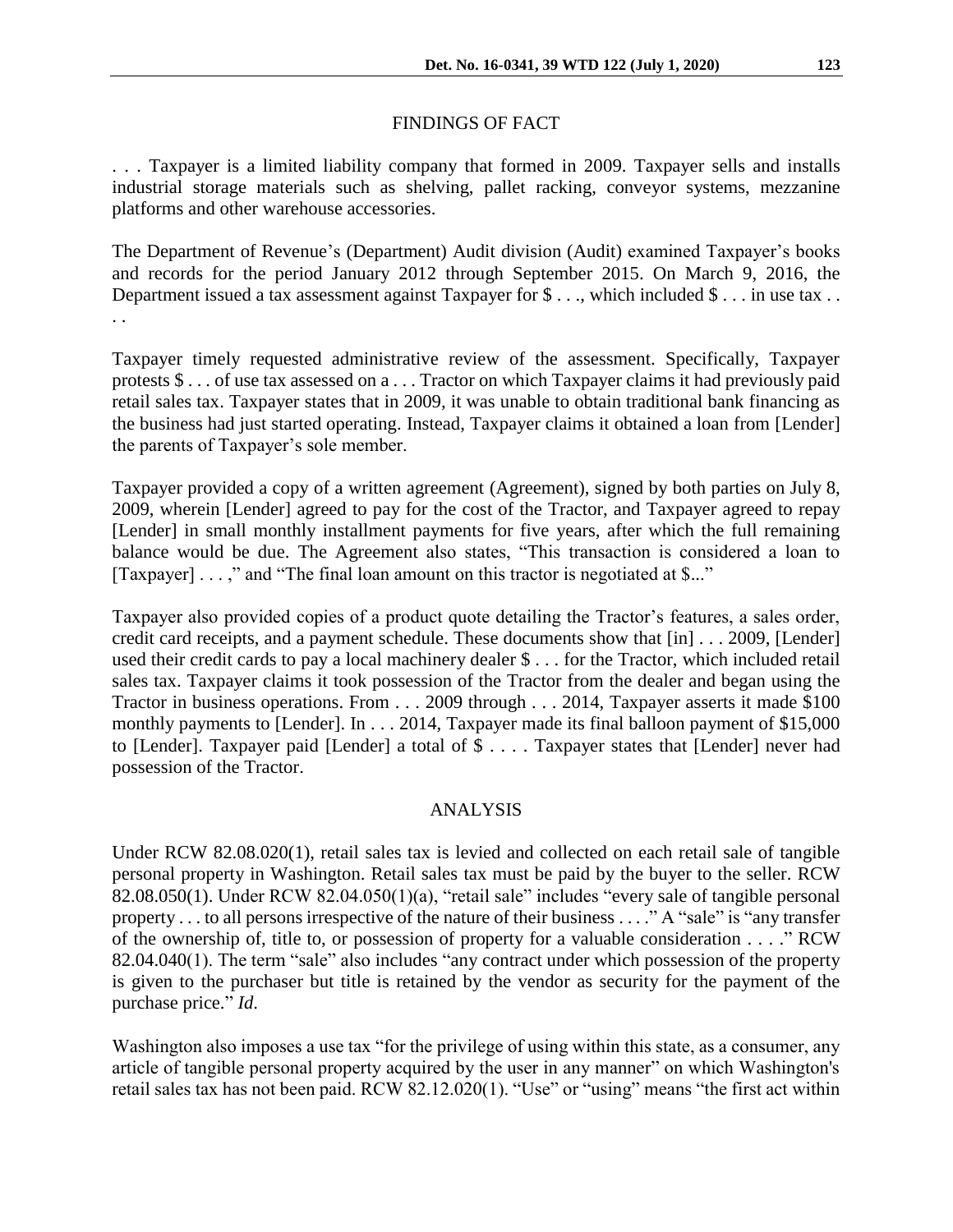this state by which the taxpayer takes or assumes dominion or control over the article of tangible personal property. . . ." RCW 82.12.010(6)(a). The use tax complements the retail sales tax by imposing a tax equal to the sales tax on items of tangible personal property unless an exemption is available. WAC 458-20-178 (Rule 178).

Taxpayer claims that it first took possession and assumed dominion or control over the Tractor on July 8, 2009, at the time [Lender] paid for the Tractor. Taxpayer also claims that [Lender] never had possession of the Tractor.

The term "loan" is not defined in Title 82 RCW, however the Department has defined the term in an administrative rule governing financial institutions. According to WAC 458-20- 14601(3)(m), "loan" means "any extension of credit resulting from direct negotiations between the taxpayer and its customer." Additionally, the Consumer Loan Act defines "loan" as "a sum of money lent at interest or for a fee or other charge and includes both open-end and closed-end loan transactions." RCW 31.04.015(13). The Court of Appeals has also found that a "loan" is "an advancement of money or other personal property to a person, under a contract or stipulation, express or implied, whereby the person to whom the advancement is made binds himself to repay it at some future time, together with such other sum as may be agreed upon for the use of the money or thing advanced." *In re Estate of Miller*, 134 Wn. App. 885, 895 (2006) (quoting *Hafer v. Spaeth*, 22 Wn.2d 378, 384, 156 P.2d 408, (1945).

The Agreement, signed by Taxpayer and [Lender], states that [Lender] will use their credit card to buy the Tractor, and Taxpayer will repay [Lender] in monthly installments. We find that the Agreement is credible and rely on it in [making our determination].

The Agreement indicates that [Lender] extended credit in the amount of \$ . . . to Taxpayer and Taxpayer agreed to pay \$ . . . to [Lender]. This Agreement meets the definition of "loan" under WAC 458-20-14601(3)(m). The Agreement also meets the definition of "loan" under RCW 31.04.015(13) because, after Taxpayer made all negotiated payments, [Lender] received \$ . . . more than they lent to Taxpayer, representing "a fee or other charge." Finally, the Agreement is an express contract where Taxpayer bound itself to repay [Lender] for the advancement of funds used to buy the Tractor. *See Miller*, 134 Wn. App. at 895.

Accordingly, we find that [Lender] loaned Taxpayer \$ . . . by paying for the Tractor on Taxpayer's behalf at the dealership. We also find that Taxpayer's \$ . . . of payments to [Lender] constituted repayment of the loan, not separate or additional purchases.

Taxpayer is liable for use tax on the Tractor at the time it first assumed dominion or control over the Tractor unless it has already paid retail sales tax on the Tractor. RCW 82.12.010(6)(a); RCW 82.12.020(1). Here, Taxpayer claims it took possession of the Tractor from the . . . . On the same day, [Lender] paid retail sales tax on the Tractor at the same time [Lender] paid for the Tractor with their credit cards. As retail sales tax was included in the amount that [Lender] loaned Taxpayer to purchase the Tractor, Taxpayer has paid retail sales tax on the Tractor. Therefore, Taxpayer does not owe use tax on the Tractor under RCW 82.12.020(1).